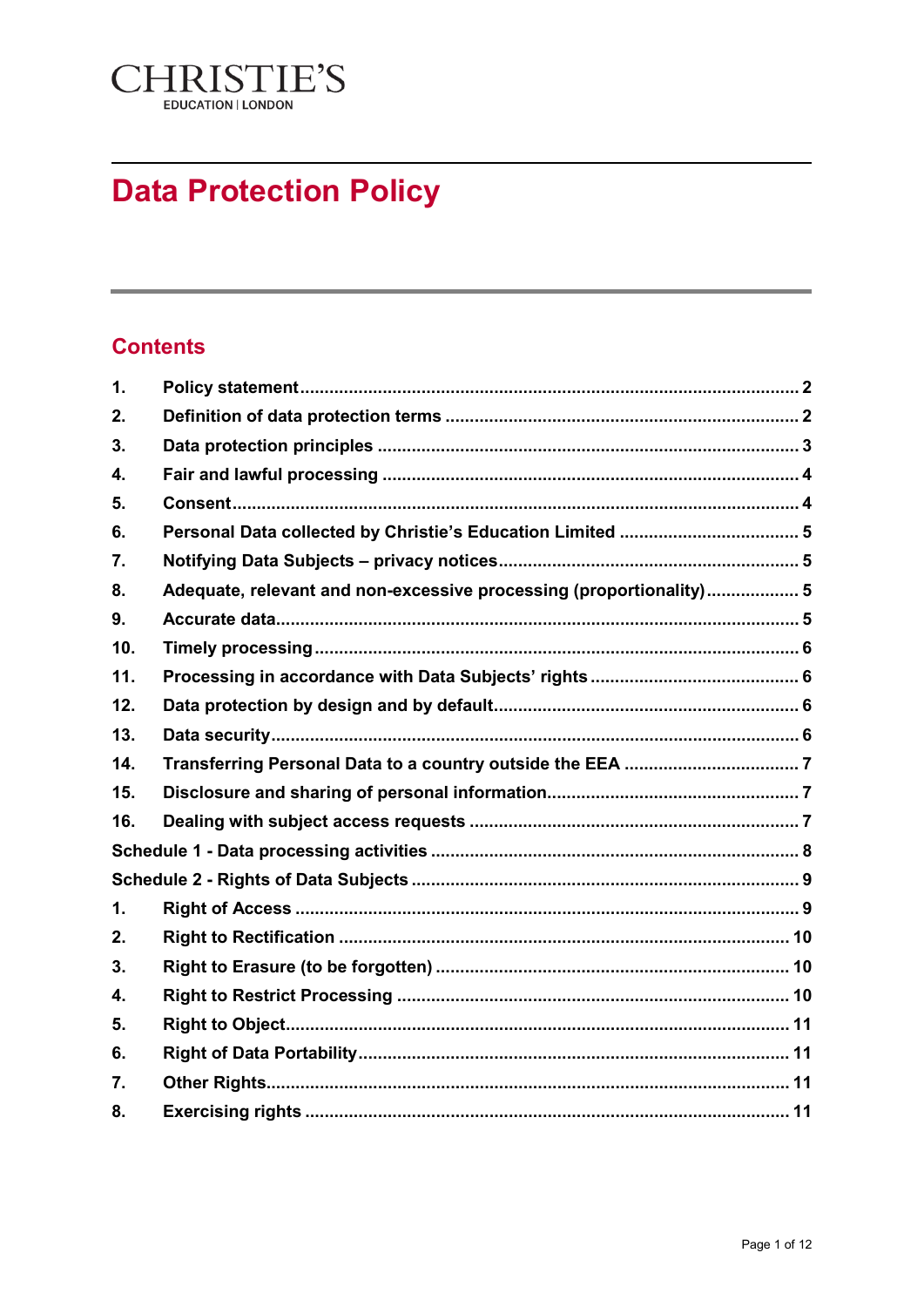# <span id="page-1-0"></span>**1. Policy statement**

Christie's Education Limited is committed to ensuring that it processes Personal Data only in a manner which respects the rights of individuals and in compliance with its legal obligations. Personal Data must be handled in accordance with the dataprotection principles, as set out in the Data Protection Act 2018 (DPA) and the General Data Protection Regulation (GDPR) and must be protected from unlawful or unauthorised disclosures, loss, damage or destruction.

All processing of Personal Data by Christie's Education Limited must be in accordance with this policy. Failure to comply with data protection law and to provide appropriate protection for Personal Data may expose Christie's Education Limited to significant fines, payment of damages to affected individuals and damage to its reputation. Applicants and students entrust their Personal Data to Christie's Education Limited for specified and lawful purposes and a failure to comply with the data protection law also breaches their trust.

Christie's Education Limited is not listed in Schedule 1 of the Freedom of Information Act 2000 as a body subject to the disclosure requirements of that regime. The Freedom of Information Act does not therefore apply to it.

## <span id="page-1-1"></span>**2. Definition of data protection terms**

- **2.1** Data is information which is stored electronically, on a computer, or in certain paper-based filing systems.
- **2.2** Data Controllers are the people who or organisations which determine the purposes for which, and the manner in which, any Personal Data is processed. Christie's Education Limited is the data controller in respect of all Personal Data processed by it including Personal Data processed for educational and commercial purposes.
- **2.3** Data Subjects means identified or identifiable living individuals and in this policy refers primarily to applicants, current and former students of Christie's Education Limited.
- **2.4** Data Users are those employees, workers and staff seconded to Christie's Education Limited from a Group Company whose work involves processing Personal Data for Christie's Education Limited. Where Christie's Education Limited uses outsourced service providers to process personal data on its behalf (e.g. student management systems), that relationship will be governed by a data processing contract in accordance with the requirements of the DPA/GDPR.
- **2.5** Group Company means Christie's International plc. or any of its subsidiaries (as defined in section 1159 Companies Act 2006 as amended).
- **2.6** Information Commissioner/Supervisory Authority means the body empowered by the DPA/GDPR to police and enforce the relevant data protection legislation.
- **2.7** Personal Data means any information relating to Data Subjects. Personal Data can be factual (for example, a name, address or date of birth) or it can be an opinion about that person, their actions and behaviour or factors specific to their physical, physiological, genetic, mental, economic, cultural or social identity.
- **2.8** Processing covers everything we might be done to Personal Data from its creation to its destruction, including collection, recording, organisation, storage,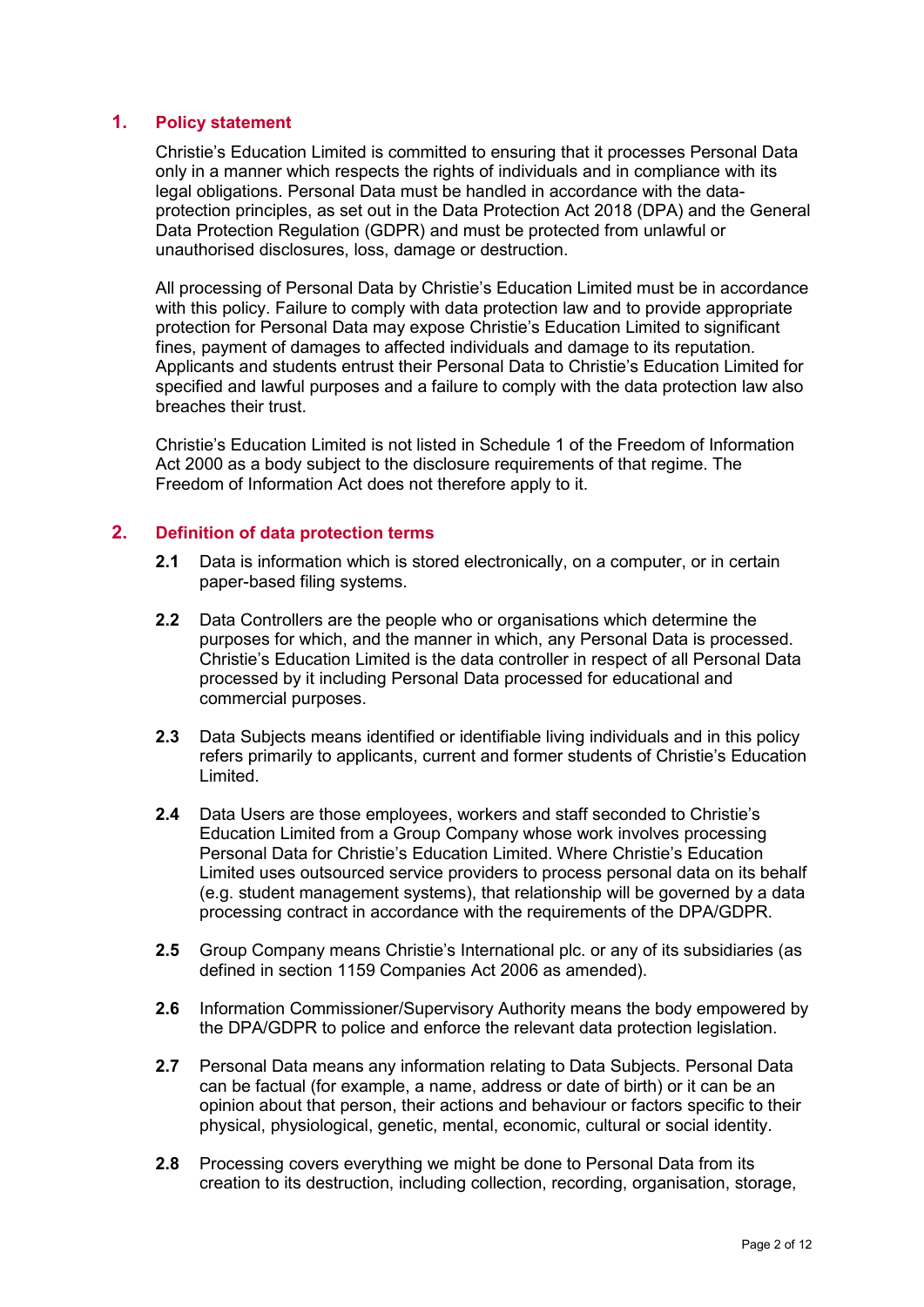adaptation or alteration, retrieval, consultation, use, disclosure, blocking, erasure or destruction.

- **2.9** Sensitive Personal Data/special categories of Personal Data includes information about a person's racial or ethnic origin, political opinions, religious, philosophical or similar beliefs, genetic or biometric data, trade union membership, physical or mental health or condition, sexual orientation or sexual life. It also includes information about the commission or alleged commission of, any criminal offence or related proceedings the disposal of such proceedings or the sentence of any court in such proceedings.
- **2.10** This policy governs the use by Christie's Education Limited of Personal Data relating to current, past and prospective students. Personal Data, which may be held on paper or on a computer or other media (e.g. photograph and CCTV footage), is subject to certain legal safeguards specified in the DPA, GDPR and other regulations. The GDPR imposes more stringent requirements such as increased transparency, increased accountability, privacy by default and design (e.g. data minimisation and proportionality), a duty to report breaches, enhanced rights for individuals and increased fines.
- **2.11** This policy does not form part of any employee's contract of employment and may be amended at any time.
- **2.12** This policy has been approved by the board of Christie's Education Limited.
- **2.13** While Christie's Education Limited is the Data Controller, all Data Users are individually responsible for complying with the law and this policy. Failure to comply with this policy and/or with the legal requirements relating to Personal Data may result in disciplinary action by Christie's Education Limited or where relevant, by employers of Data Users seconded to Christie's Education Limited.
- **2.14** Breaches of this Data Protection Policy should be reported immediately to Fiona Guernaoui. Under the GDPR, it is necessary to report certain breaches to the Information Commissioner/Supervisory Authority and in some circumstances to the Data Subject and consequently it is important that reports are made to Fiona Guernaoui without delay.
- **2.15** Any Data User who may require support or information concerning data protection matters or who may wish to share concerns that this policy is not being complied with or that there are risks the security of Personal Data should also contact Fiona Guernaoui.

## <span id="page-2-0"></span>**3. Data protection principles**

Data Users must comply with the principles of data protection, which require that Personal Data is:

- **3.1** Processed fairly, lawfully and in a transparent manner.
- **3.2** Collected and processed for specified, explicit and limited purposes and not processed in any way that is incompatible with those purposes.
- **3.3** Adequate, relevant and limited to what is necessary for the purposes for which the data is being processed (data minimisation).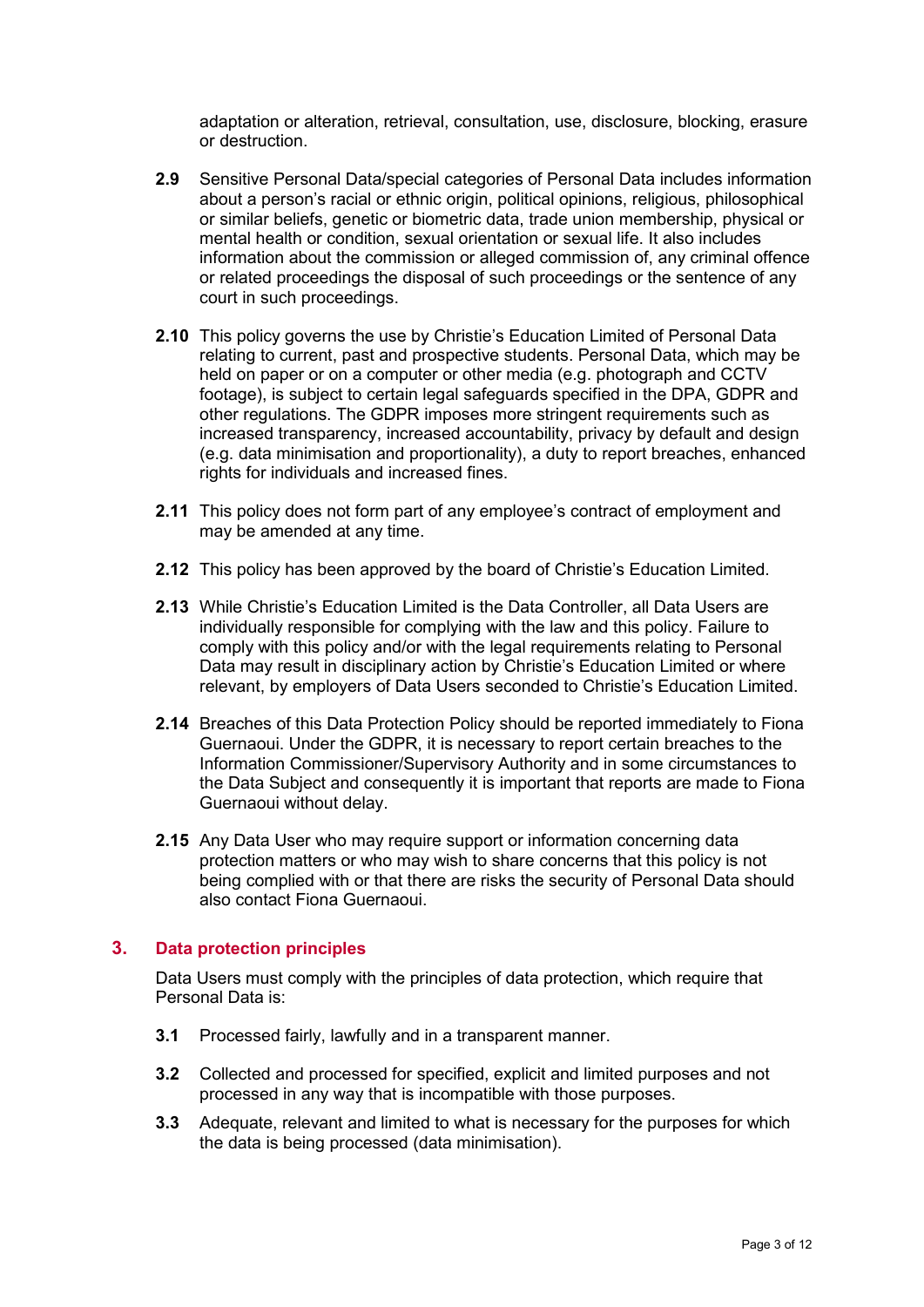- **3.4** Accurate and, where necessary, kept up to date; all reasonable steps must be taken to ensure that Personal Data that are inaccurate, having regard to the purposes, are erased or rectified without delay.
- **3.5** Not kept in a form which permits identification of Data Subjects for longer than is necessary for the purpose.
- **3.6** Processed in accordance with Data Subjects' rights.
- **3.7** Processed in a manner that ensures appropriate security, including protection against unauthorised or unlawful processing and against accidental loss, destruction or damage, using appropriate technical or organisational measures.
- **3.8** Not transferred to people or organisations situated in countries outside of the European Economic Area without adequate protection for the rights of data subjects.

## <span id="page-3-0"></span>**4. Fair and lawful processing**

- **4.1** The DPA and the GDPR are not intended to unreasonably restrict the processing of Personal Data, but to ensure that it is done fairly and without adversely affecting the rights of the Data Subject.
- **4.2** For Personal Data to be processed lawfully, it must be processed on the basis of one of the legal grounds prescribed by the DPA/GDPR. These include the Data Subject's consent to the processing, or processing necessary for the performance of a contract with the Data Subject, compliance with a legal obligation to which Christie's Education Limited is subject (e.g. reporting requirements to regulators), or for Christie's Education Limited's legitimate interest or the legitimate interests of the party to whom the data is disclosed, provided there is no unwarranted breach of the Data Subject's rights and freedoms.
- **4.3** Fairness of processing relates to informing Data Subjects about the extent of the processing of their Personal Data by Christie's Education Limited – see paragraphs 7 and 8 below for further information.

#### <span id="page-3-1"></span>**5. Consent**

- **5.1** Where Personal Data is not necessary for contractual purposes (e.g. not necessary for providing courses) or in the absence of a legal obligation justifying processing, usually the consent of the Data Subject is required to justify processing. Consent can however be withdrawn at any time and if withdrawn, the processing should cease, unless another ground prescribed by the DPA or the GDPR can be relied on. Data Subjects should be informed of their right to withdraw consent.
- **5.2** The GDPR requires consent to be freely given, specific, informed and unambiguous indication of the Data Subject's wishes. It must be a statement or clear affirmative action which signifies agreement to the processing of Personal Data relating to the student.
- **5.3** Sensitive Personal Data usually requires the explicit consent of the Data Subject (i.e. specific, informed, written consent). When collecting Sensitive Personal Data (such as details of disability, physical or mental health of condition), clear information must be provided to Data Subjects to indicate why the information is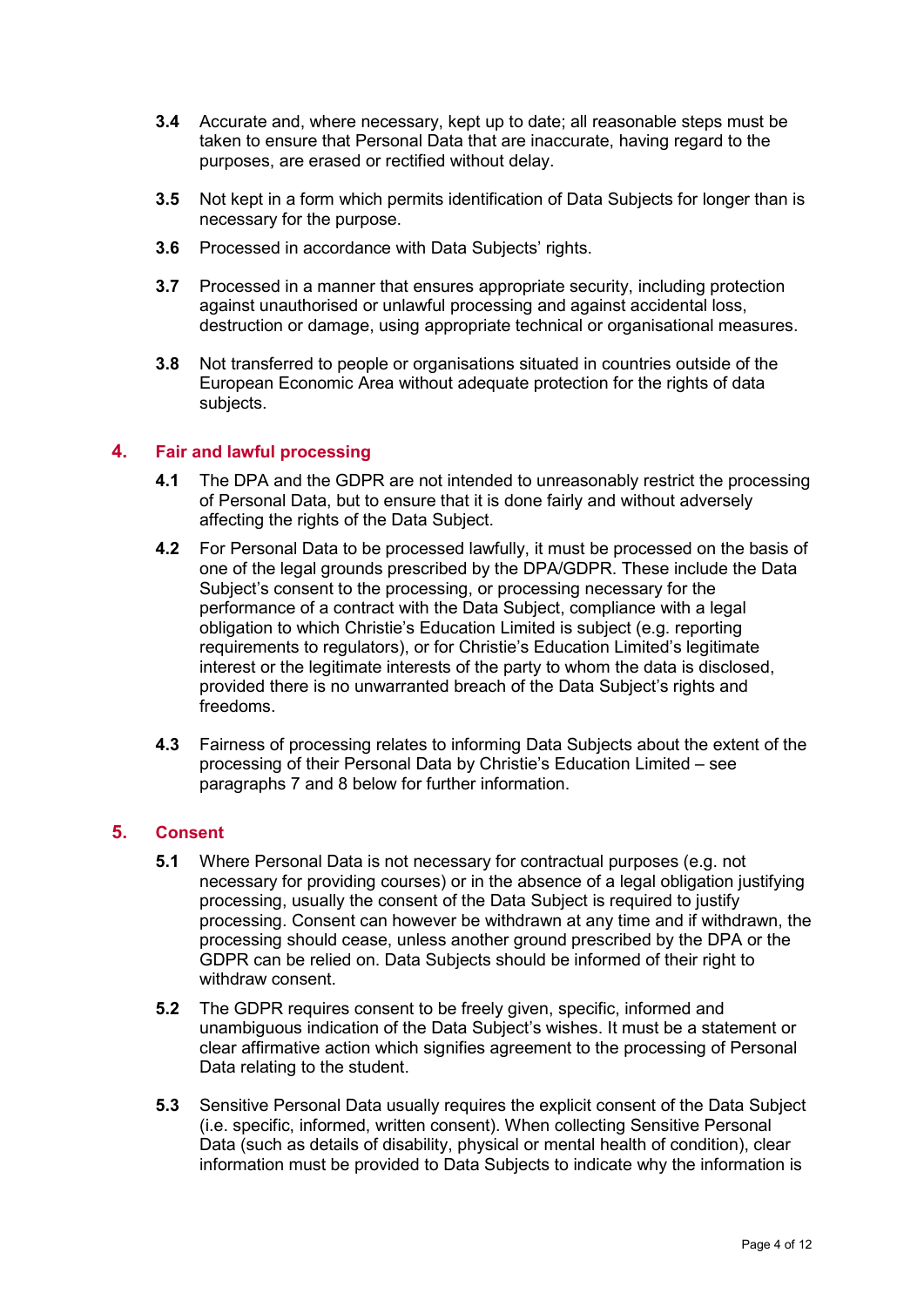being sought (for example to assess what if any reasonable adjustments must be made and to implement those adjustments).

## <span id="page-4-0"></span>**6. Personal Data collected by Christie's Education Limited**

- **6.1** In the course of Christie's Education Limited's business, in particular recruiting and enrolling students to courses and providing tuition, Christie's Education Limited may collect and process Personal Data relating to applicants, current and former students. This may include Personal Data it receives directly from those Data Subjects (for example, by means of completed application forms or by communicating with Christie's Education Limited by mail, email or on-line or otherwise) and data it receives from other sources (including, for example, other education institutions), together with Personal Data generated by Christie's Education Limited while the Data Subjects are enrolled as students (e.g. monitoring and assessing performance, recording attendance, assessing the effects of disability for the purposes of making reasonable adjustments, recording incidents of misconduct). The categories of Personal Data, the purposes of processing, the legal basis for processing and the categories of recipient are set out in more detail at Schedule 1 - Data processing activities.
- **6.2** Christie's Education Limited will process Personal Data for the specific purposes set out in Schedule 1 - Data processing activities.

## <span id="page-4-1"></span>**7. Notifying Data Subjects – privacy notices**

- **7.1** To fulfil the transparency requirements of the DPA/GDPR, Data Subjects have a right to be given certain information at the time when their Personal Data is obtained, or soon after if the Personal Data is not obtained direct from Data Subjects, so that they are informed about how their Personal Data will be used and about their rights in relation to such Personal Data (privacy notices). Information provided to Data Subjects must in clear and plain language, and must be concise, transparent, intelligible and easily accessible. Christie's Education Limited provides this information through its Privacy Policy available at: www.christies.edu/privacy-policy
- **7.2** If Christie's Education Limited receives or collects Personal Data about a Data Subject from other sources, it will direct the Data Subject to the Privacy Notice, as soon as possible after obtaining the data or at the time of the first communication with the Data Subject.

## <span id="page-4-2"></span>**8. Adequate, relevant and non-excessive processing (proportionality)**

Christie's Education Limited should only collect such Personal Data as it reasonably needs for the purposes notified to Data Subjects concerned. Equally, Personal Data should be adequate e.g. sufficient information should be obtained to avoid confusing the identities of different Data Subjects and hence to avoid unlawful or unauthorised disclosures of Personal Data.

## <span id="page-4-3"></span>**9. Accurate data**

Christie's Education Limited will ensure that Personal Data it holds is accurate and, where necessary, kept up to date. Personal Data should be checked for accuracy at the point of collection and at regular intervals afterwards. All reasonable steps should be taken to destroy or amend inaccurate or out-of-date data.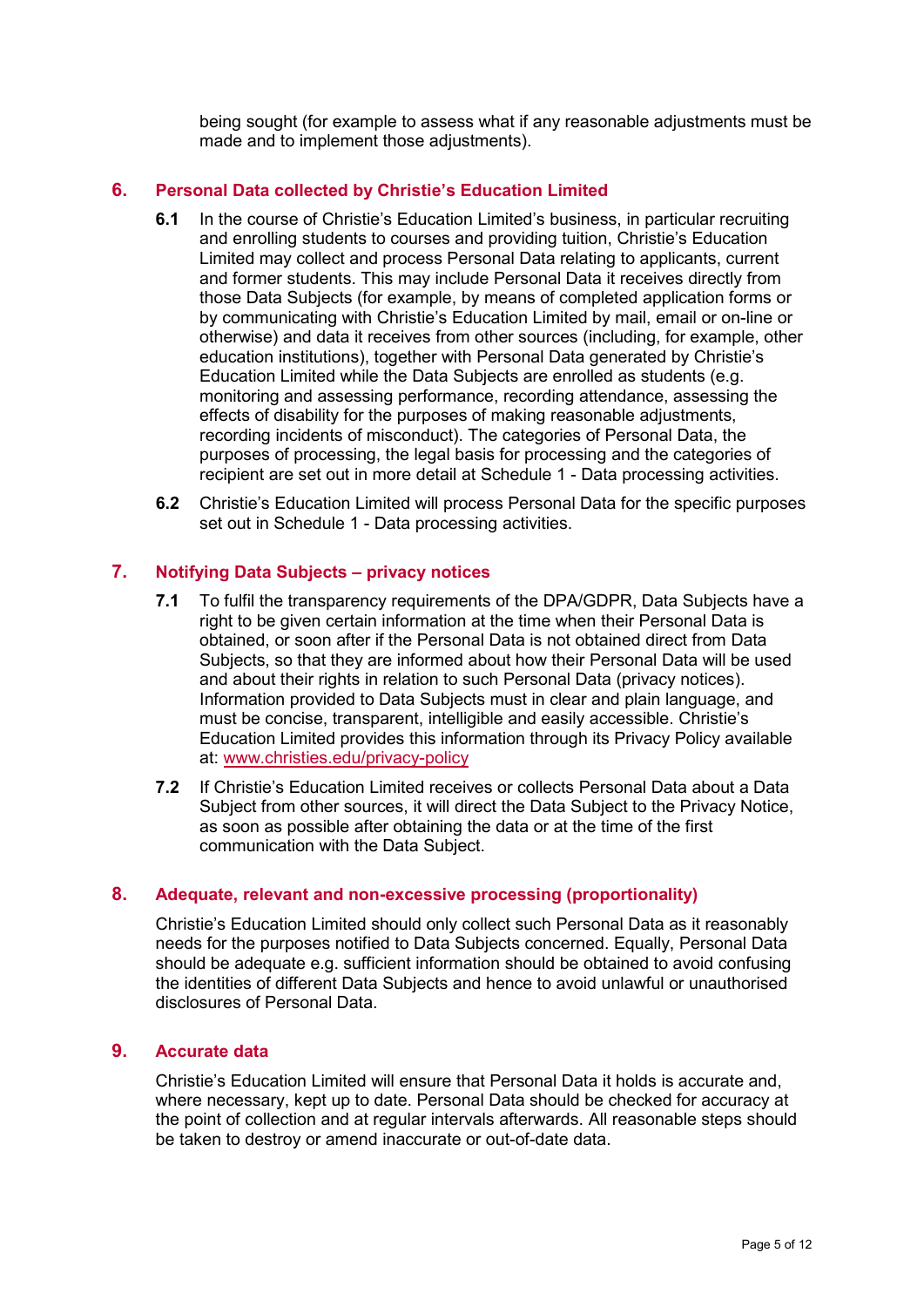## <span id="page-5-0"></span>**10. Timely processing**

Christie's Education Limited will ensure that it complies with the data retention requirements set out in the DPA/GDPR, in addition to any legal limitation periods set out in statute.

#### <span id="page-5-1"></span>**11. Processing in accordance with Data Subjects' rights**

All Personal Data should be processed in compliance with Data Subjects' rights. These are described in more detail in Schedule 2 of this policy.

#### <span id="page-5-2"></span>**12. Data protection by design and by default**

Christie's Education Limited will implement appropriate technical and organisational measures to ensure that all Personal Data is processed in accordance with the data protection principles outlined in paragraph 4. In particular, it will seek to ensure that safeguards are built into the systems for processing Personal Data (e.g. data minimisation, "pseudonymisation" (see below)) and all Data Users should comply with or apply those safeguards.

#### <span id="page-5-3"></span>**13. Data security**

- **13.1** Christie's Education Limited will take appropriate security measures against unlawful or unauthorised processing of Personal Data, and against the accidental loss of, or damage to, Personal Data, from collection to destruction.
- **13.2** Personal Data will only be transferred to a data processor (i.e. a company or person processing Personal Data not in its own right but on behalf of Christie's Education Limited providing) if it is subject to a written contract in which the data processor maintains the security requirements which apply to Christie's Education Limited and which otherwise complies with the GDPR.. This may include, for example, a company providing library services or arranging travel for trips forming part of the programme.
- **13.3** The level of security will be appropriate to risks inherent in the processing of the Personal Data, in particular the risks and consequences of accidental or unlawful processing or unlawful destruction, loss, alteration, unauthorised disclosure of or access to the Personal Data processed. Security measures may include the following:
- **13.4** Pseudonymisation. Where appropriate, ensuring Personal Data is not attributable to individual persons without the use of additional information which is kept separate, secure and restricted (e.g. using student I.D numbers rather than names).
	- **13.4.1** Secure lockable desks and cupboards. Desks and cupboards should be kept locked if they hold confidential information of any kind.
	- **13.4.2** Methods of disposal. Paper documents should be shredded. Digital storage devices should be physically destroyed when they are no longer required.
	- **13.4.3** Equipment. Data Users must ensure that individual monitors do not show confidential information, such as sensitive Personal Data, to passers-by and that they switch off their computer screens when they are left unattended. Christie's Education Limited's student management system is password protected and Data Users will have allocated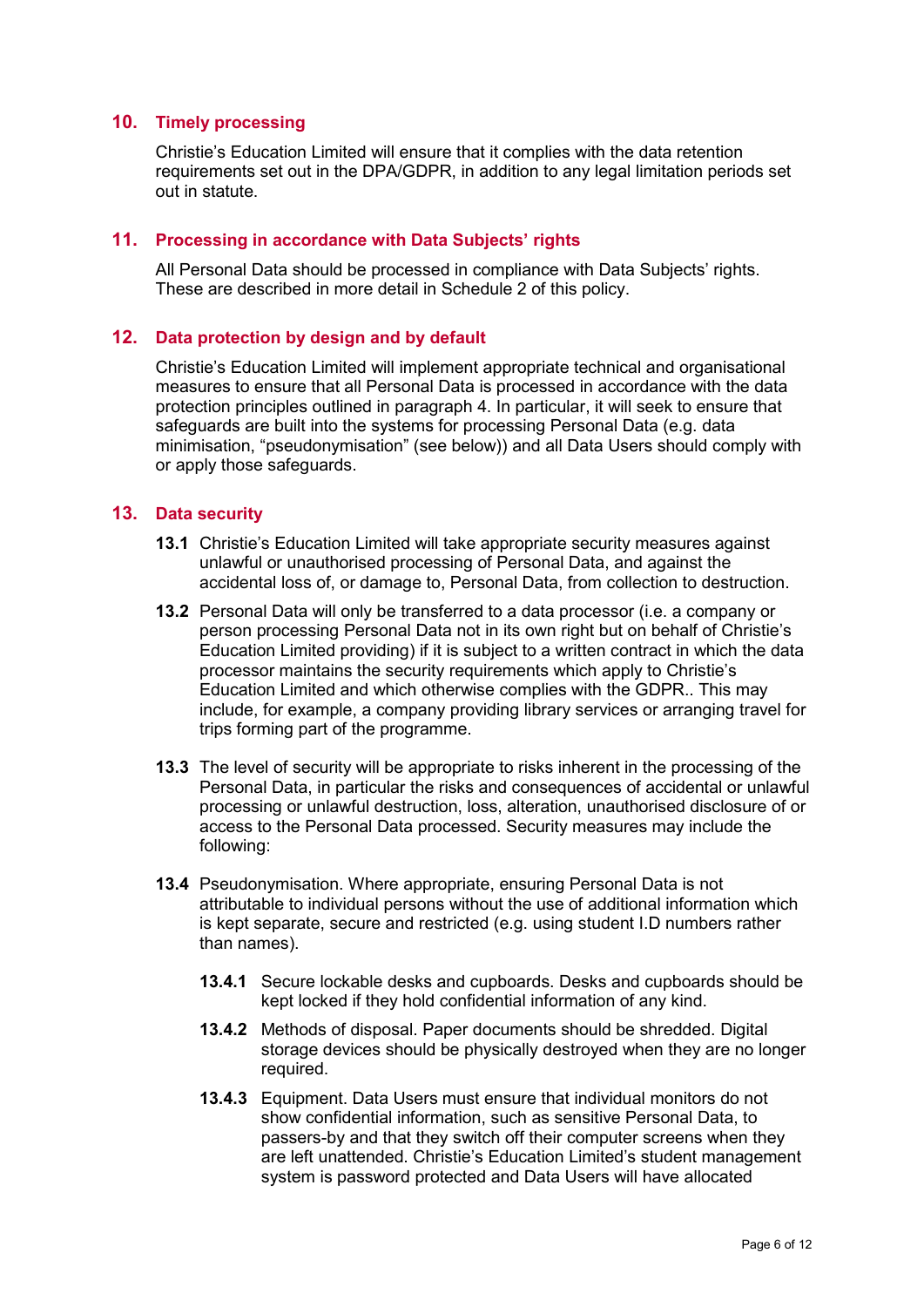accounts and passwords in order to restrict access to Personal Data to only those who need such access. Further, differing levels of access will be granted to Data Users, depending on the need for that Data User to have access.

## <span id="page-6-0"></span>**14. Transferring Personal Data to a country outside the EEA**

Christie's Education Limited will transfer data outside the EEA only if there is adequate protection for the rights of Data Subjects in accordance with the DPA/GDPR, for example, the country is included in a list of those regarded by the EU Commission as providing adequate protection or the transfer is subject to standard contractual clauses approved by the EU Commission. This is not an exhaustive list.

# <span id="page-6-1"></span>**15. Disclosure and sharing of personal information**

- **15.1** Christie's Education Limited may also share Personal Data it holds with selected third parties for the purposes set out in the Schedule 1 - Data processing activities.
- **15.2** Christie's Education Limited will not:
	- **15.2.1** usually disclose Personal Data in response to telephone enquiries unless the caller's identity can be verified as being that of the Data Subject;
	- **15.2.2** comply with requests for Personal Data from third parties (e.g. solicitors, government departments, insurance companies) unless the requester can demonstrate that he/she has a statutory power to obtain the data in question, is acting on the Data Subject's behalf or that an exemption applies to render the disclosure lawful; or
	- **15.2.3** disclose information to the police in the absence a relevant court order without clear written assurances that the Personal Data falls within the crime-prevention/detection exemption.
- **15.3** Data Users should not be pressured into disclosing Personal Data to third parties and should refer requests to Fiona Guernaoui or seek advice if they are unsure whether or not it is appropriate to disclose information.

## <span id="page-6-2"></span>**16. Dealing with subject access requests**

Data Subjects may make a request for personal data which Christie's Education Limited holds about them. Data Users who receive a request should forward it to Fiona Guernaoui immediately as Christie's Education Limited has only one month to respond.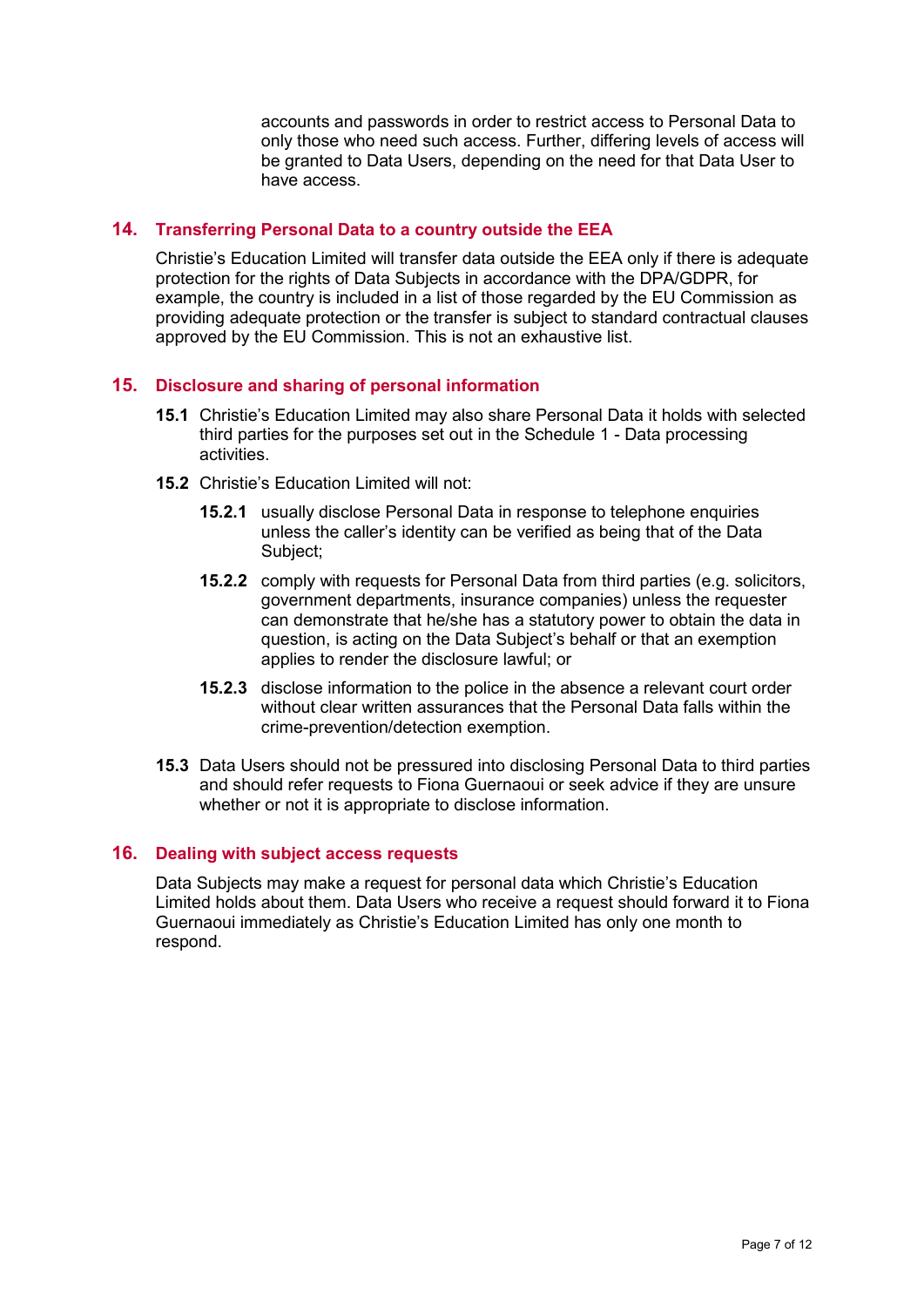# <span id="page-7-0"></span>**Schedule 1 - Data processing activities**

| <b>Purpose</b>                                                                  | <b>Examples of personal data</b><br>(please note that the list is not exhaustive)                                                                                                   | <b>Purpose</b>                        |
|---------------------------------------------------------------------------------|-------------------------------------------------------------------------------------------------------------------------------------------------------------------------------------|---------------------------------------|
| To provide the<br>requested<br>services to<br>applicants,                       | name, title, and contact details (including<br>email address, postal address, telephone<br>numbers)                                                                                 | Performance of a<br>contract          |
| current and<br>prospective                                                      | bank account details, payment card<br>details, bank transfer receipt                                                                                                                |                                       |
| students                                                                        | prior academic achievements and<br>qualifications                                                                                                                                   |                                       |
| (for example<br>assessing                                                       | nature of the services including contractual<br>terms                                                                                                                               |                                       |
| eligibility for a<br>course and/or<br>scholarship,<br>enrolment on a            | progress in studies (attendance,<br>coursework, interim grades and awards,<br>online module completion status) and final<br>outcome                                                 |                                       |
| course, assessing<br>fitness to study,                                          | details of disabilities and health conditions                                                                                                                                       |                                       |
| delivering<br>teaching)                                                         | records of communications with Christie's<br><b>Education Limited</b>                                                                                                               |                                       |
|                                                                                 | any information relating to complaints or<br>academic and other misconduct                                                                                                          |                                       |
| To evidence<br>compliance with<br>legal                                         | date of birth, identification documents<br>(including photo) and the results of<br>identification verification checks                                                               | Compliance with a<br>legal obligation |
| requirements, (for<br>example, verifying<br>identity,<br>monitoring for the     | details of visas or other evidence of right to<br>study and ability to financially support<br>oneself                                                                               |                                       |
| purposes of equal<br>opportunities)                                             | information on race, ethnicity,<br>religion/belief, and/or disability/<br>immunisation records or other<br>characteristics that must be monitored<br>and/or reported to a regulator |                                       |
|                                                                                 | any requirements relating to Christie's<br>obligation to make reasonable adjustments<br>to accommodate a disability or otherwise<br>meet specific needs                             |                                       |
|                                                                                 | any information relating to a dispute or<br>legal proceeding                                                                                                                        |                                       |
| To keep students,<br>visitors, staff, and<br>property on the<br>premises secure | <b>CCTV</b> images                                                                                                                                                                  | Legitimate<br><b>Interests</b>        |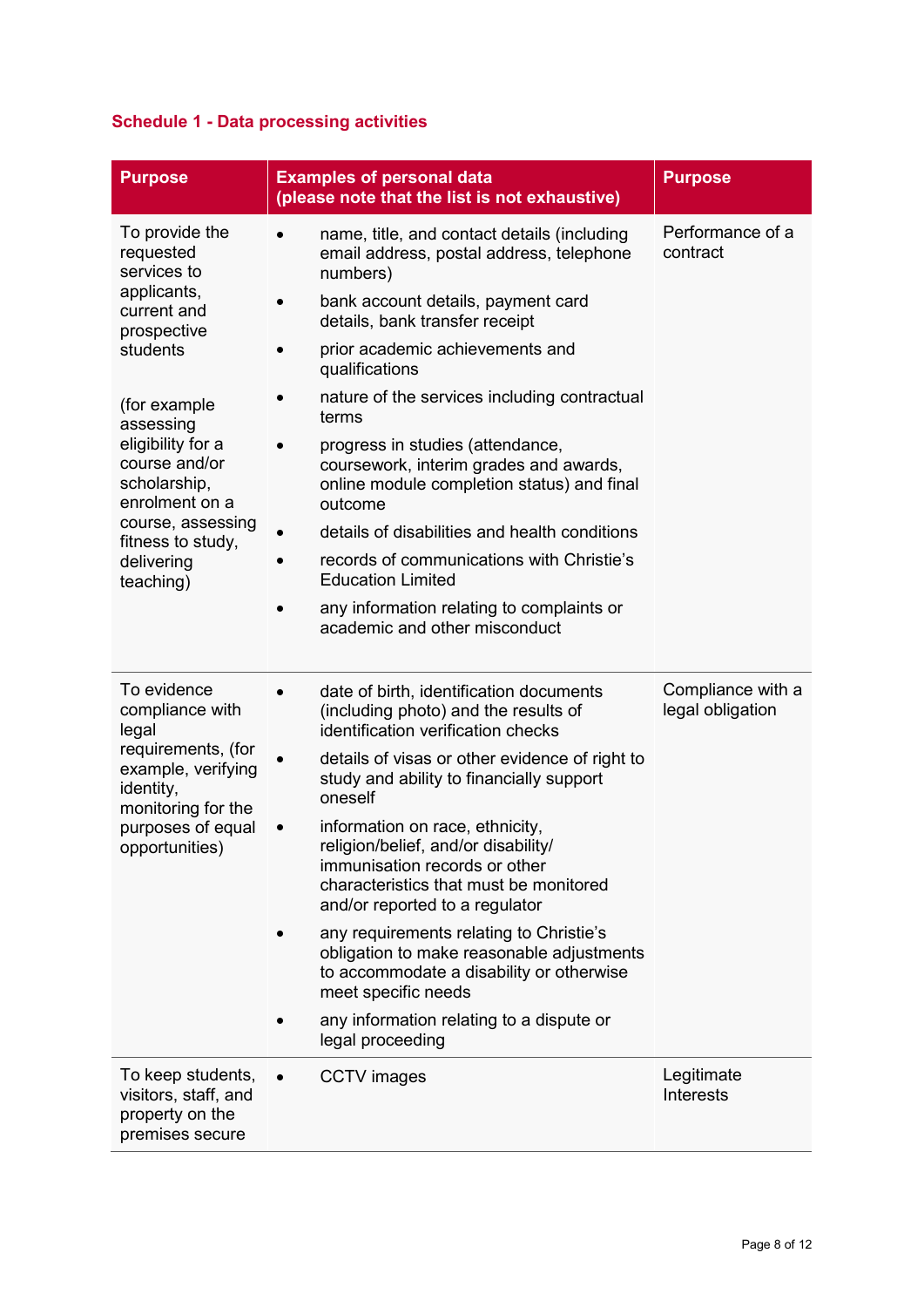| To provide details<br>about upcoming<br>courses and<br>events                                                              | name, email address and/or postal<br>address<br>marketing and communication preferences<br>and/or or any hard copy or digital sign up                                                                                                                                                                                                              | Legitimate<br>Interests (for past<br>students)<br>Consent (for<br>individuals who<br>have signed up<br>online, at an<br>event, by talking<br>to a member of |
|----------------------------------------------------------------------------------------------------------------------------|----------------------------------------------------------------------------------------------------------------------------------------------------------------------------------------------------------------------------------------------------------------------------------------------------------------------------------------------------|-------------------------------------------------------------------------------------------------------------------------------------------------------------|
|                                                                                                                            |                                                                                                                                                                                                                                                                                                                                                    | staff)                                                                                                                                                      |
| To monitor the<br>performance of<br>the website and<br>online course<br>platform and<br>make the user<br>experience better | internet address of visitors to the website<br>browser type and operating system<br>the resources accessed on the website<br>the data obtained from cookies, web logs<br>and other similar technologies that monitor<br>use of the online course platform or<br>website and/or deliver more appropriate<br>advertisements on or beyond the website | Legitimate<br>Interests                                                                                                                                     |
| To monitor use of<br>services, train<br>staff and improve<br>the student or<br>website<br>experience                       | complaints, opinions, responses to surveys<br>or market research                                                                                                                                                                                                                                                                                   | Legitimate<br><b>Interests</b>                                                                                                                              |

## <span id="page-8-0"></span>**Schedule 2 - Rights of Data Subjects**

This schedule contains a brief explanation of the rights of Data Subjects under the GDPR and the DPA 2018.

## <span id="page-8-1"></span>**1. Right of Access**

Data Subjects have a right to gain access to certain Personal Data about them which Christie's Education Limited holds. It is not a right to documents per se, but only to a Data Subject's Personal Data contained in documents. There is no right to Personal Data relating to third parties.

Requests must be complied with without undue delay and in any event within one month of receipt of the request, extended by two months where necessary given the complexity of the requests. Data Subjects must be informed of any extension and the reasons for it within a month of receipt of the request. If the request is made electronically, the information shall be provided in a commonly used electronic form. If more than one copy of the Personal Data is requested, the Data Subject can be charged a reasonable fee based on the administrative costs incurred.

Where requests are manifestly unfounded or excessive, Christie's Education Limited is entitled either to refuse to comply with the request or to charge a reasonable fee based on the administrative costs incurred in dealing with the request and will notify Data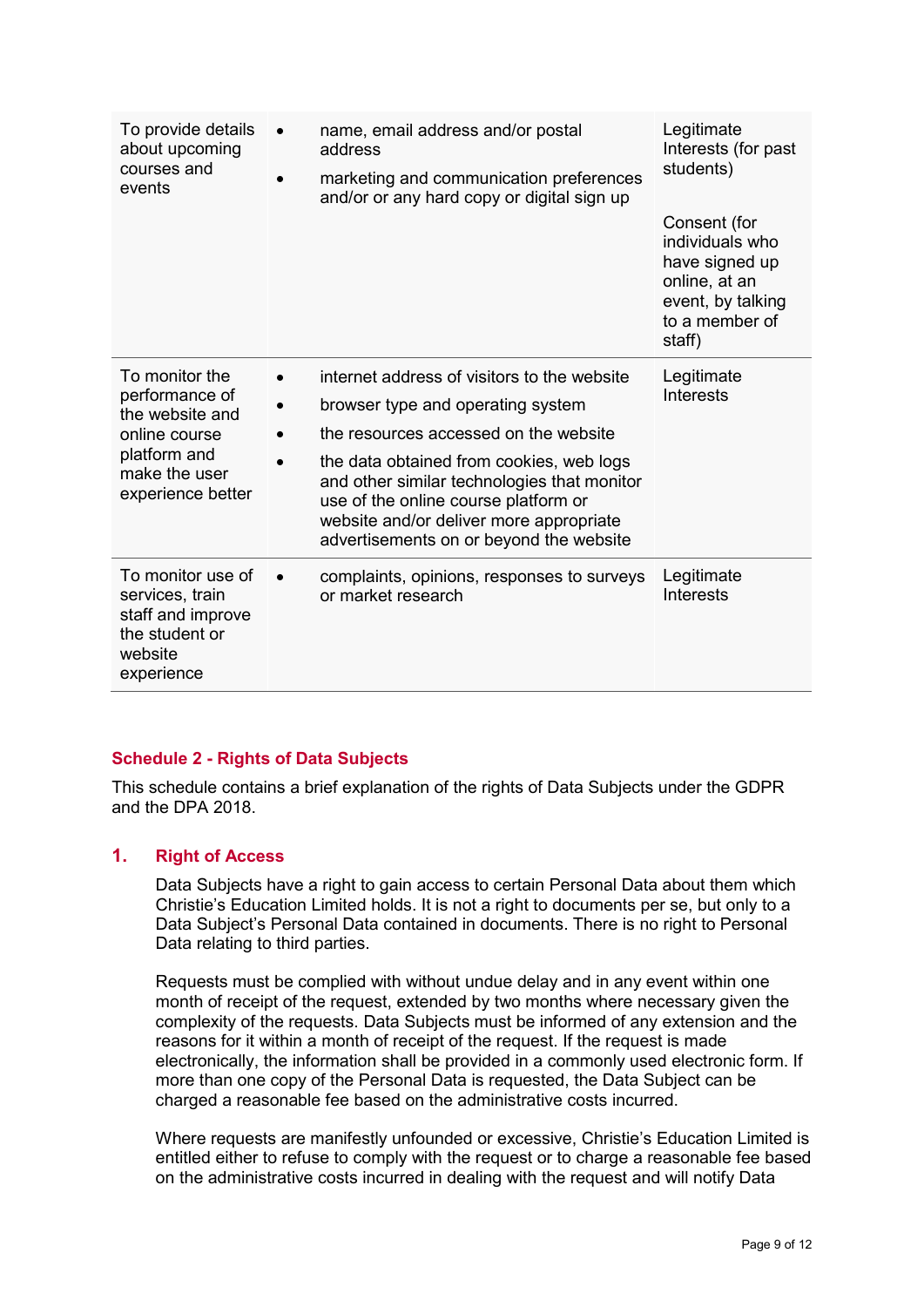Subjects accordingly. Please discuss with the legal team before informing a Data Subject that Christie's Education Limited is refusing their request or charging a fee.

#### <span id="page-9-0"></span>**2. Right to Rectification**

Data Subjects may request that Christie's Education Limited rectify any inaccurate information concerning them. Christie's Education Limited must comply with such requests as soon as practicable and at latest within one month of receipt. In addition, Data Subjects have a right to have incomplete Personal Data concerning them completed.

#### <span id="page-9-1"></span>**3. Right to Erasure (to be forgotten)**

Data Subjects are entitled to have their Personal Data deleted if any one of the following applies:

- It is no longer needed for Christie's Education Limited purposes
- If the only legal ground for processing is the Data Subject's consent and that consent is withdrawn
- The Data Subject has exercised his/her right to object (see below) and there are no legitimate grounds for the processing
- The data in question has been processed unlawfully
- The data has to be erased for compliance with a legal obligation to which Christie's Education Limited is subject

There are legal exceptions to this right such as when processing is required for compliance with the law, reasons of public interest, research or statistics, and legal claims.4.

#### <span id="page-9-2"></span>**4. Right to Restrict Processing**

Data Subjects can restrict processing in the limited circumstances outlined below and for a limited period. The effect of this right is that the Personal Data would continue to be held on record, but it could not otherwise be processed without the Data Subject's consent. The limited circumstances and time periods are:

- If the accuracy of the data is contested, for a period which enables Christie's Education Limited to verify the accuracy of the data
- If the processing is unlawful and the Data Subject opposes the erasure of the data and requests restriction of its use instead
- If Christie's Education no longer requires the data but the Data Subject requires the data for the establishment, exercise or defence of legal claims
- The Data Subject has exercised his/her right to object, until such time as Christie's Education Limited verifies whether there are legitimate grounds for processing which override the Data Subject's right to object.

Regardless of the exercise of this right by the Data Subject, Christie's Education Limited is entitled to process the data in question for purposes relating to legal claims, for the protection of the rights of other persons or for reasons of public interest.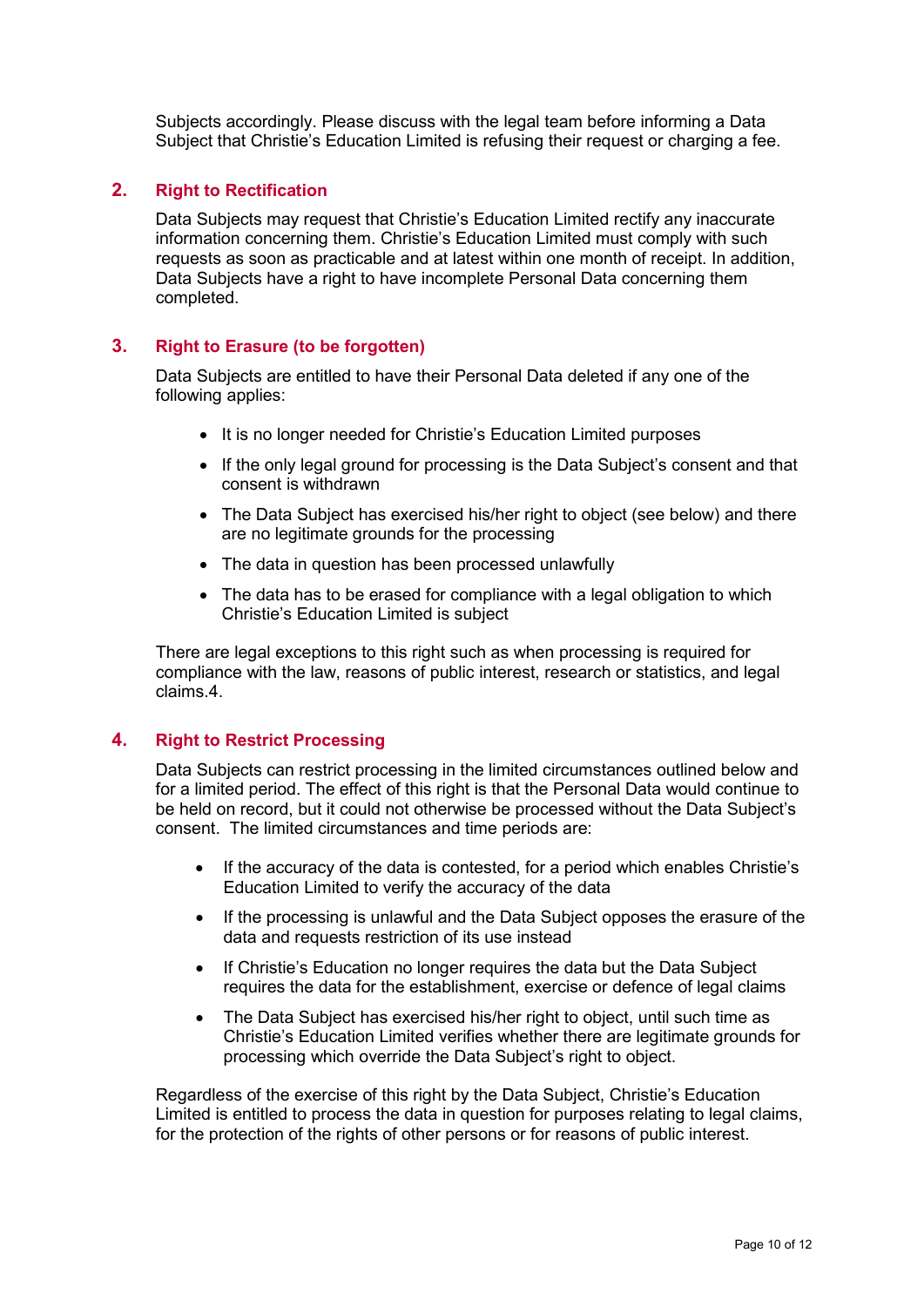If the Data Subject has obtained a restriction of processing, Christie's Education Limited shall inform the student when the restriction will be lifted.

## <span id="page-10-0"></span>**5. Right to Object**

Where Christie's Education Limited processes data for the performance of a task carried out in the public interest or legitimate interests pursued by us or a third party, students may at any time object to such processing on grounds relating to their particular situation. In such circumstances, Christie's Education Limited shall stop processing data unless there are compelling legitimate grounds for the processing to continue or if the processing is required in connection with legal claims.

Data Subjects can object to the processing of their data for purposes of direct marketing. This is an absolute right and the processing for direct marketing purposes should cease on request.

When data is processed for research or statistical purposes, Data Subjects can object on grounds relating to their particular circumstances, unless the processing is required for reasons of public interest.

## <span id="page-10-1"></span>**6. Right of Data Portability**

Data Subjects have a right to receive Personal Data in a structured, commonly-used, digital format and are entitled to transmit that data without hindrance to any other person if the processing of that data is carried out by automated means and is based on the students' consent or is processed out necessity because of the Data Subject's contract with Christie's Education Limited. Data Subjects may also request that Christie's Education Limited transfer their data directly to a third party. Data Subjects are responsible for ensuring that any third party contact details provided to Christie's Education Limited are correct. This right only applies to Personal Data which Data Subjects provided to Christie's Education Limited, in a structured digital format.

## <span id="page-10-2"></span>**7. Other Rights**

Other rights of Data Subjects in relation to their Personal Data which arise under the GDPR consist of the right:

- **a.** To be provided with the information described in paragraph 8 of this policy.
- **b.** To request information about persons to whom their Personal Data has been disclosed.
- **c.** To withdraw consent to processing which is based on such consent. Withdrawing consent should be as easy as it is to give consent.
- **d.** To make a complaint to the Information Commissioner's Office.
- **e.** Not to be subject to decisions based solely on automated data processing, without human intervention, which significantly affect them.

## <span id="page-10-3"></span>**8. Exercising rights**

Data Subjects who wish to exercise any of the above rights should contact Fiona Guernaoui by sending an email on [FGuernaoui@christies.com](mailto:FGuernaoui@christies.com) or a letter to Christie's Education 42 Portland Place, Marylebone, London, W1B 1NB or telephoning 44 (0)20 7389 2272.